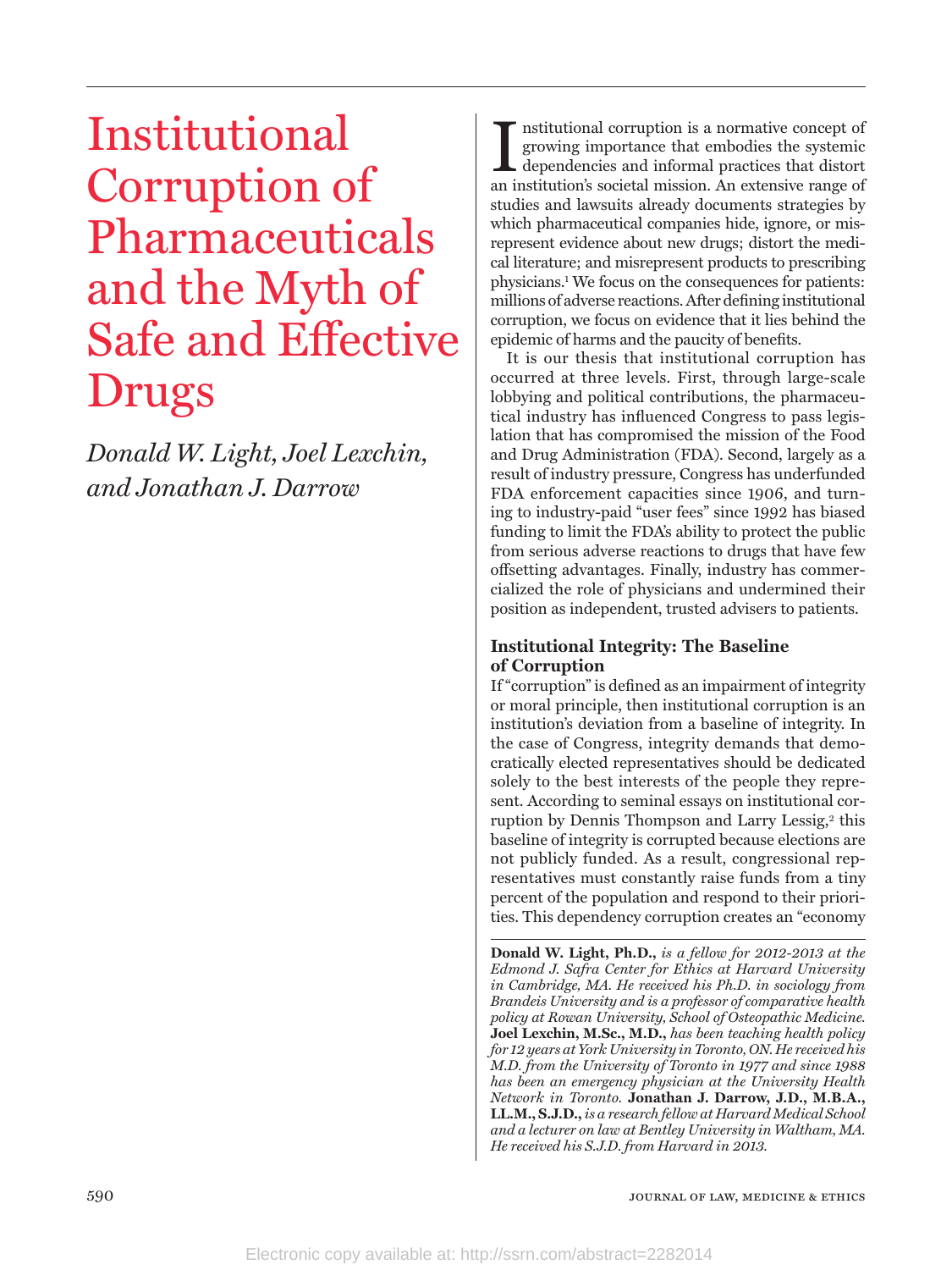of influence," even if individual actors are well-intentioned.3 Lessig's examples portray how secrecy and rationalizations disguise distortions in the democratic process and mission.

The concept of institutional corruption highlights numerous distinctions — between what is legal and illegal; between good people doing bad things, not bad people doing bad things; between influence, not money, affecting decisions. These are the ends of continua, and there is a need to recognize degrees of corruption in between.4 Special interests also influence

the principles of health care by institutions allegedly dedicated to health care is institutional corruption. We present evidence that industry has a *hidden business model* to maximize profits on scores of drugs with clinically minor additional benefits.8 Physician commitment to better health is compromised as the industry spends billions to create what Lessig calls a "gift economy" of interdependent reciprocation.9 New research finds that truly innovative new drugs sell themselves in the absence of such gift-economy marketing.10

Regulators such as the FDA and the Environmen-

Through a series of legislative enactments, often in response to a drug disaster, the pharmaceutical regulatory side of the FDA has acquired ever-wider responsibilities to ensure that new drugs do more good than harm. Institutional corruption consists of distortions of these responsibilities, such as approving drugs that are mostly little better than existing medications, failing to ensure sufficient testing for serious risks, and inadequately guarding the public from harmful side effects. These distortions serve commercial interests well and public health poorly.

members of Congress to make legal what has been illegal or else to game the rules, thereby blurring the line between legal and illegal as well as making it hard to determine the law's intent.5

Just as a proper electoral democracy is devoted to the public good, health care systems are founded on the moral principles of beneficence, nonmaleficence ("first, do no harm"), respect for autonomy, and the just distribution of scarce resources.<sup>6</sup> Based on these principles, health care workers are obliged to use the best medical science to relieve suffering and pain, treat illness, and address risks to health. The institutional corruption of health care consists of deviations from these principles.

The major patent-based research pharmaceutical companies also nominally commit themselves to improving health and relieving suffering. For example, Merck promises "to provide innovative, distinctive products that save and improve lives…and to provide investors with a superior rate of return."7 Pfizer is dedicated "to applying science and our global resources to improve health and well-being at every stage of life." Pharmaceutical companies continuously emphasize how deeply society depends on their development of innovative products to improve health. But in fact, these companies are mostly developing drugs that are mostly little better than existing products but have the potential to cause widespread adverse reactions even when appropriately prescribed. This deviation from

tal Protection Agency arise when unregulated competition is perceived to cause serious harm to society and government regulation is needed to address the problem. The FDA was founded to protect the public's health from the fraudulent cures peddled in the 19th century.11 Through a series of legislative enactments, often in response to a drug disaster, the pharmaceutical regulatory side of the FDA has acquired ever-wider responsibilities to ensure that new drugs do more good than harm. Institutional corruption consists of distortions of these responsibilities, such as approving drugs that are mostly little better than existing medications, failing to ensure sufficient testing for serious risks, and inadequately guarding the public from harmful side effects. These distortions serve commercial interests well and public health poorly.

For the past 50 years, patent-based research companies have objected to the FDA's gatekeeping function as being too rigid and too slow. They have claimed that an obsessive concern about safety has undermined patient access to drugs that could save lives or reduce the burdens of ill health.12 This message is increasingly being accepted by the FDA.

# **Flooding the Market with Drugs of Little Benefit**

In response to the emphasis by pharmaceutical companies, their lobbyists, and their trade association — the Pharmaceutical Research Manufacturers of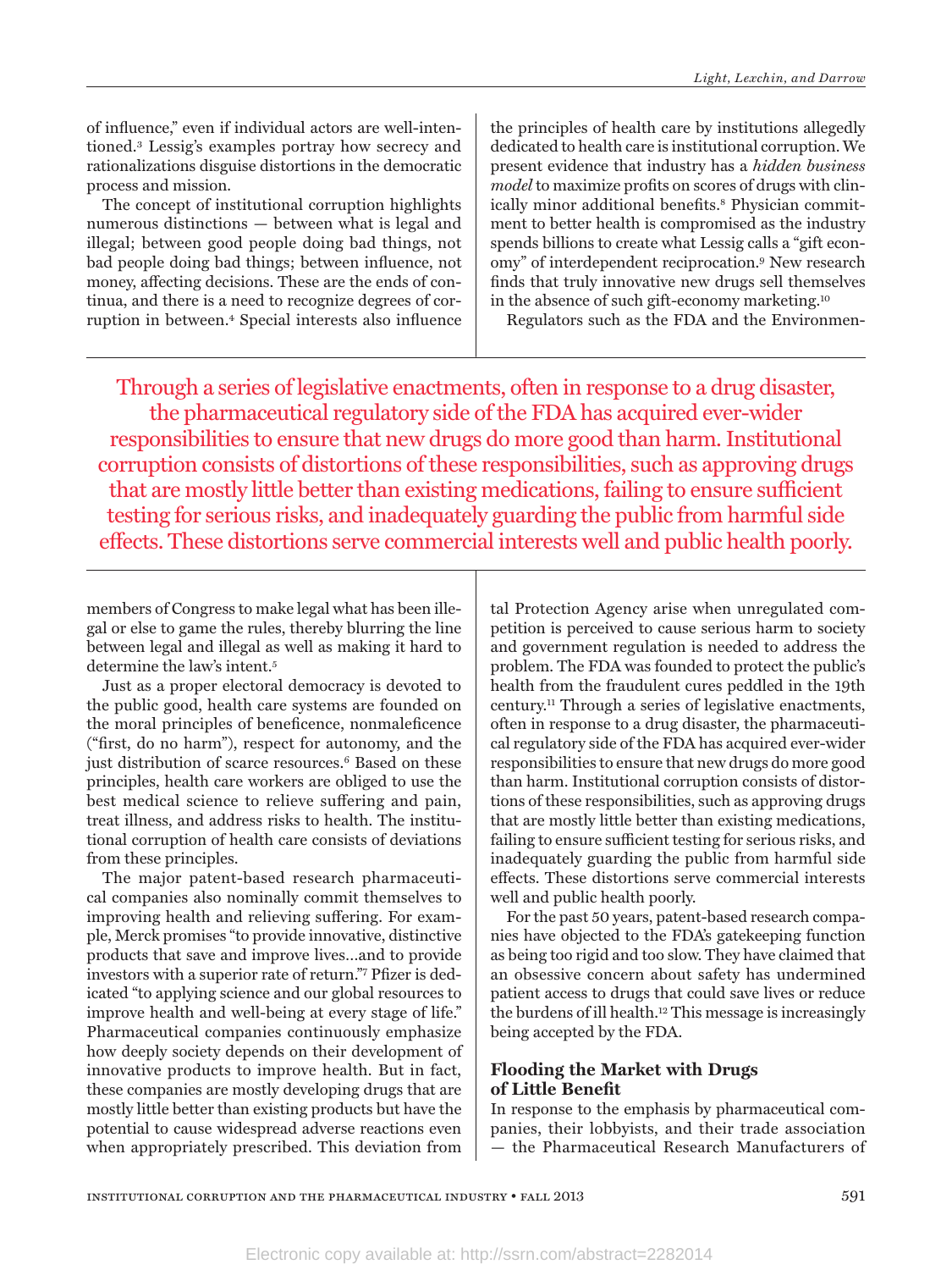America (PhRMA) — on the high risk and cost of research and development (R&D), Congress has authorized billions in taxpayer contributions to support R&D, exemptions from market competition, and special privileges.13 Patents, of course, can be found in all industries, but lobbyists for the pharmaceutical industry have successfully pressured Congress to provide several forms of market protection beyond patents.

The industry measures "innovation" in terms of new molecular entities (NMEs), but most NMEs provide at best minor clinical advantages over existing ones and may lawfully be approved by the FDA even if they are *inferior* to previously approved drugs. The preponderance of drugs without significant therapeutic gain dates back at least 35 years. From the mid-1970s through the mid-1990s, multiple assessments have found that only 11 to 15.6 percent of NMEs provide an important therapeutic gain.14 Millions of patients benefit from the one out of six drugs that are therapeutically significant advances; but most R&D dollars are devoted to

developing molecularly different but therapeutically similar drugs, which tends to involve less risk and cost for manufacturers. These drugs are then sold through competition based on brand name, patent status, and newness, rather than on their therapeutic merits. An analysis of data from the National Science Foundation by Donald Light and Joel Lexchin indicates that patent-based pharmaceutical companies — often deemed by Congress, the press, the public, and themselves to be "innovative" — in fact devote only 1.3 percent of revenues, net of taxpayer subsidies, to discovering new molecules.15 The 25 percent of revenues spent on promotion is about 19 times more than the amount spent on discovering new molecules.16 In short, the term "R&D" as used by industry primarily means "development" of variations rather than the path-breaking "research" that onlookers might like to imagine.

The independent drug bulletin, *La revue Prescrire*, analyzes the clinical value of every new drug product or new indication approved in France. From 1981 to 2001, it found that about 12 percent offered therapeutic advantages.17 But in the following decade, 2002- 2011, as shown in Figure 1, only 8 percent offered some advantages and nearly twice that many  $-15.6$ percent – were judged to be more harmful than beneficial.18 A mere 1.6 percent offered substantial advantages. Assessments by the Canadian advisory panel to the Patented Medicine Prices Review Board and by a Dutch general practice drug bulletin have come to similar conclusions.19 No comparable review has been

## Figure 1

## **Therapeutic Value of Drugs Marketed in France, 2002-2011\***

| Category                                  | Number         | Percent |
|-------------------------------------------|----------------|---------|
| Major advance in a new area; breakthrough | $\overline{2}$ | 0.2     |
| Significant clinical advance              | 13             | 1.4     |
| Some added therapeutic value              | 61             | 6.4     |
| Minimal added value                       | 205            | 21.7    |
| No added value                            | 517            | 54.7    |
| More risk of harm than benefit            | 148            | 15.6    |
| Total                                     | 946            | 100.0   |
| Inadequate data to judge                  | 48             |         |

Source: "New drugs and indications in 2011." Prescrire International: 2012 (Apr); 21(126):107. Assessments based on a rigorous evaluation using a wide range of data by the independent<br>French drug bulletin *La revue Prescrire.* 

> done in the United States on the 229 NMEs approved by the FDA between 2002 and 2011.

> This decrease does not come from the "innovation crisis" of fewer new molecules entering trials or eventually being approved but from fewer new drugs being clinically superior.20 The number of products put into trials has actually increased as the number of clinically superior drugs has decreased.21 These facts provide evidence that companies are using patents and other protections from market competition primarily to develop drugs with few if any new therapeutic benefits and to charge inflated prices protected by their strong IP rights.

> Despite the small number of clinically superior drugs, sales and profits have soared as successful marketing persuades physicians to prescribe the much more costly new products that are at best therapeutically equivalent to established drugs.<sup>22</sup> Both an American and a Canadian study found that 80 percent of the increase in drug expenditures went to paying for these minor-variation new drugs, not for important advances.23 Companies claim that R&D costs are "unsustainable." But over the past 15 years, revenues have increased six times faster than has investment in R&D.24

> Almost a decade ago, Jerry Avorn, a widely respected pharmacoepidemiologist and author of a book on the risks of drugs, described how the big pharmaceutical companies exploited patents and concluded that "[l]aws designed to encourage and protect meaningful innovation had been turned into a system that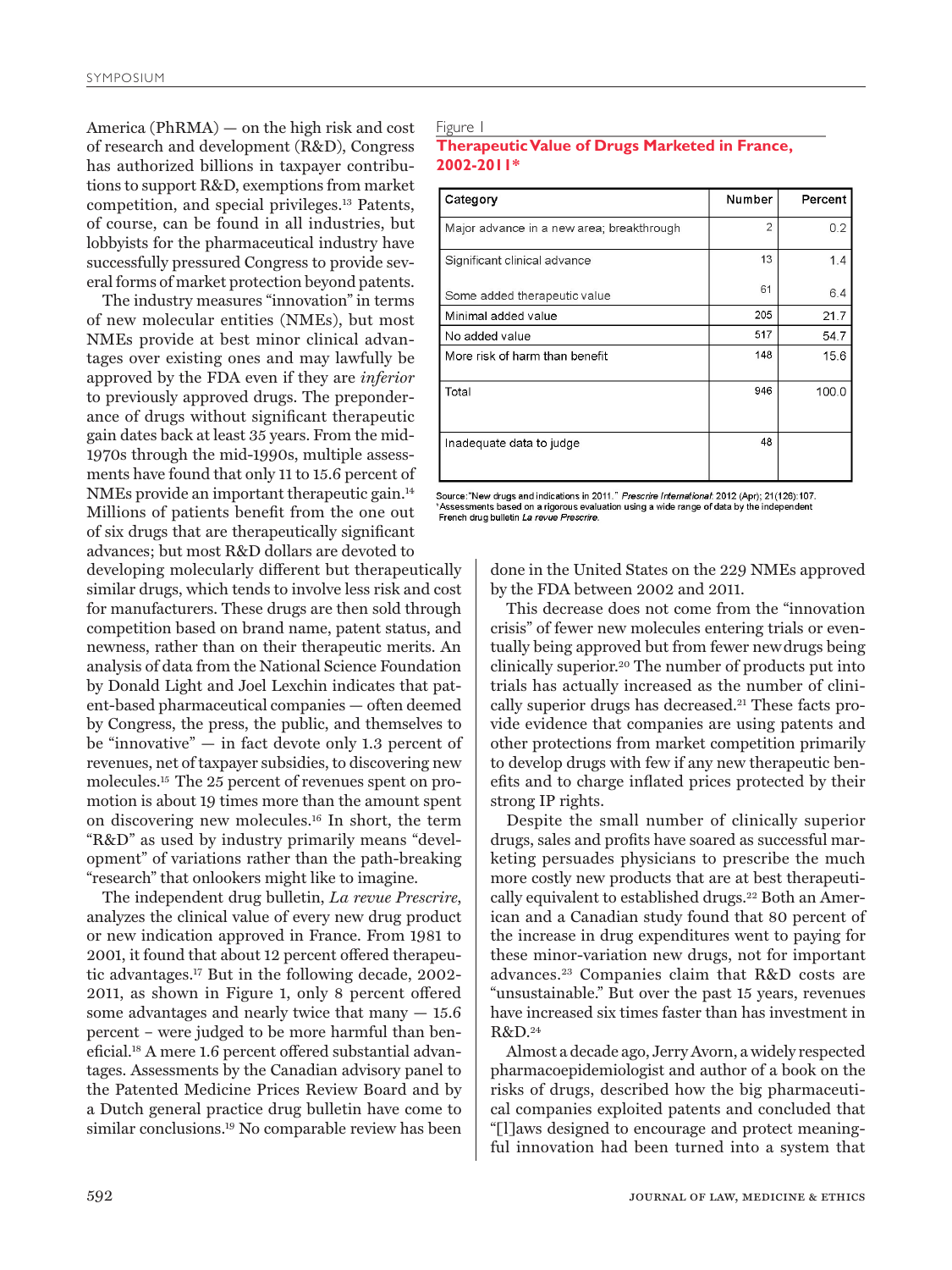# **An Epidemic of Harmful Side Effects**

Most new drugs approved and promoted since the 1970s lack additional clinical advantages over existing drugs and — as with all drugs — they have been accompanied by harmful side effects. A systematic review of the 39 methodologically strongest studies performed in the U.S. between 1964 and 1995 examined patients who were hospitalized due to a serious adverse drug reaction (ADR) or who experienced an ADR while in the hospital.26 The review found that 4.7 percent of hospital admissions were due to serious reactions from prescription drugs that had been appropriately prescribed and used. In addition, 2.1 percent of in-hospital patients who received correctly prescribed medications experienced a serious ADR, for a total of 6.8 percent of hospital patients having serious ADRs.<sup>27</sup> Applying this 6.8 percent hospital ADR rate to the 40 million annual admissions in U.S. acute care hospitals indicates that up to 2.7 million hospitalized Americans each year have experienced a serious adverse reaction. Of all hospitalized patients, 0.32 percent died due to ADRs, which means that an estimated 128,000 hospitalized patients died annually, matching stroke as the 4th leading cause of death. Deaths and serious reactions outside of hospitals would significantly increase the totals.

An analysis conducted in 2011, based on a year of ADRs reported to the FDA, came to similar conclusions: Americans experienced "2.1 million serious injuries, including 128,000 patient deaths."28 Other studies reveal that *one in every five NMEs eventually caused enough serious harm in patients to warrant a severe warning or withdrawal from the market.* Of priority drugs that were reviewed in slightly more than half the normal time, at least *one in three* of them caused serious harm.29

The public health impacts are even greater when milder adverse reactions are taken into account. Given estimates that about 30 ADRs occur for every one that leads to hospitalization, *about 81 million side effects are currently experienced every year* by the 170 million Americans who use pharmaceuticals.30 Groups such as pregnant women, elderly patients, and those who are taking multiple medications are especially at risk. Most of these medically minor adverse reactions are never brought to clinical attention, but even minor reactions can impair productivity or functioning,

lead to falls, and cause potentially fatal motor vehicle accidents.31

**Contributors to More Harm and Less Benefit**  Are the adverse side effects we have just been describing simply the "price of progress or an unavoidable risk of drug therapy?"32 In fact, evidence suggests that commercial distortions of the review process and aggressive marketing contribute to both undermining beneficence as health care's *raison d'être* and to the epidemic of harm to patients.<sup>33</sup>

## *Distorting, Limiting, and Circumventing Safety Regulations*

Since at least the 1890s, the public has clamored for Congress to regulate contaminated or adulterated foods and harmful or ineffective medicines (medicines that may delay truly useful treatments).34 At that time, lobbyists — paid from drug profits — argued that even bills to require accurate listing of secret ingredients would destroy the industry. These lobbyists had managed to have earlier bills sent to die in the Committee on Manufactures until President Roosevelt intervened to secure passage of the 1906 Food and Drug Act, which still only required that statements on labels be true and provided no budget for enforcement.

Work on what would become the 1938 food and drug law began in 1933 with a bill that would prohibit misstatements in advertising and require manufacturers to prove to the FDA that drugs were safe before being allowed to sell them.35 The companies' two trade associations launched "well-choreographed screams of protest" and letter-writing campaigns to mislead Congress and to distort its mission to protect its constituents from harm. Employees of drug makers wrote to Congress, arguing that requiring companies to make honest claims about safe drugs would put thousands out of work. The FDA staff wanted the legislation passed but were stopped by threats of prosecution if they campaigned for it. Then a manufacturer added diethylene glycol (antifreeze) to a sulfa drug to make a sweet-tasting elixir and children started dying. Public response trumped industry lobbyists and Congress passed the 1938 law, requiring that drugs be safe but leaving it to companies to decide how to define and test for safety.

For the next 25 years, drugs were approved within 180 days unless the FDA objected, based on the companies' tests and reports of safety. Some companies "tested" their products by sending samples out to providers for feedback, keeping no records of the results, and denying serious harms when reported by doctors.36 Daniel Carpenter, the author of a book considered to be a definitive work on the politics of the FDA,

*Light, Lexchin, and Darrow*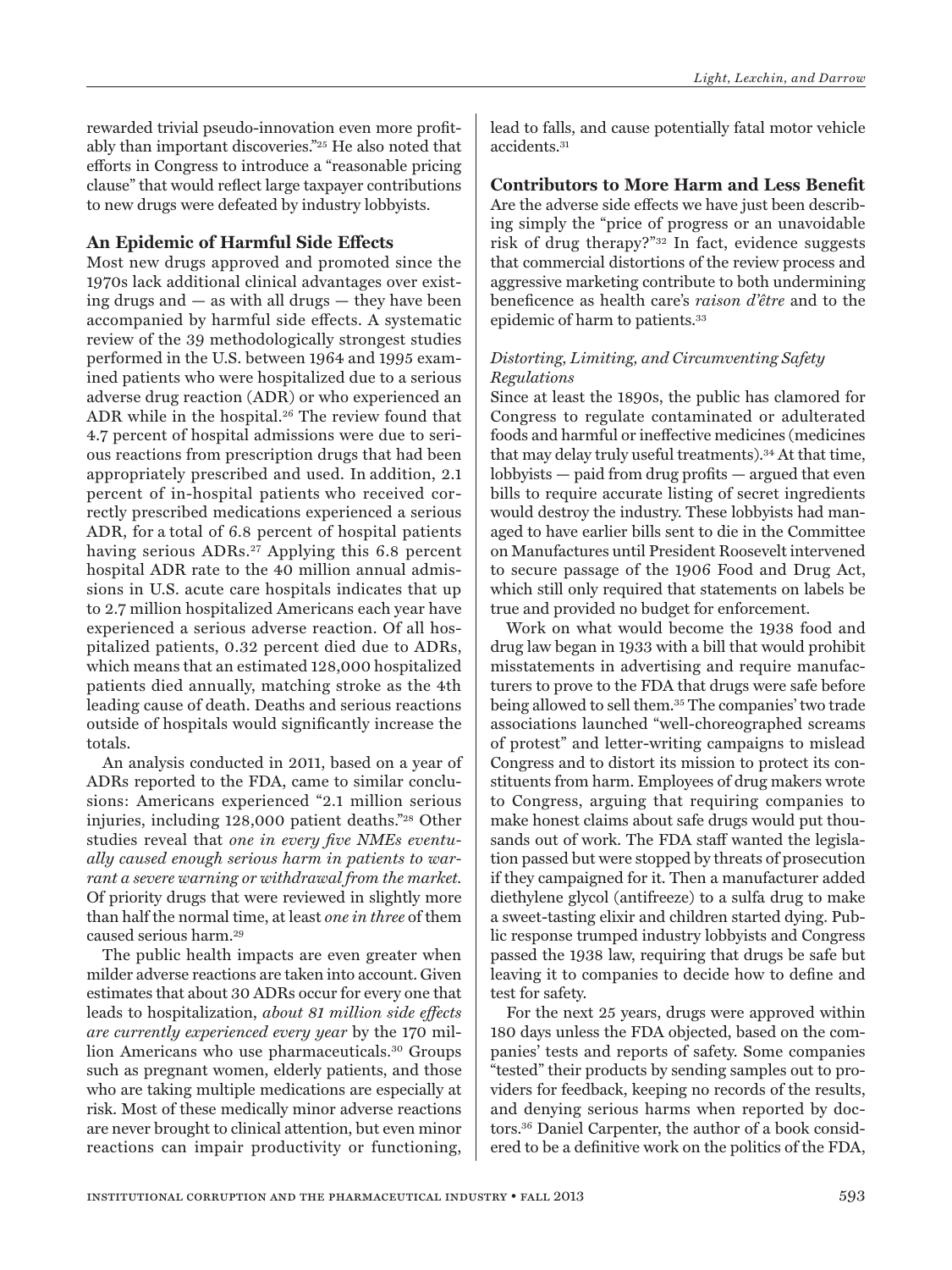has detailed how the FDA staff dedicated themselves to enforcing the rules and developing better criteria for safety and efficacy. But as Malcolm Salter, at the Harvard Business School emphasizes, companies institutionalize corruption by getting legislative and administrative rules shaped to serve their interests, either directly or by crafting rules in ways they can game.37

In his review of new pharmaceutical products in the 1940s and 1950s, Dr. Henry Dowling, an AMA senior officer and expert, found that companies launched 200-400 a year but only three on average were clinically useful.38 Physicians, swamped with far more drugs than they could know much about, relied on sales reps to brief them, entertain them, and leave an

and provides the funding for agencies to protect the public. While the 1962 amendments ushered in the modern era of testing for safety and efficacy before a drug can be approved,<sup>42</sup> three key features of the modern drug-testing system actually work for industry profits and against the development of safe drugs that improve health.

First, three criteria used by the FDA contribute to the large number of new drugs approved with few therapeutic advantages. New drugs are often tested against placebos rather than against established effective treatments, and the use of surrogate or substitute end points, rather than actual effects on patients' health.43 Noninferiority trials that merely show that the product is not worse than another drug used to

Regulatory capture begins with the dependency corruption of Congress, which passes the regulations and provides the funding for agencies to protect the public. While the 1962 amendments ushered in the modern era of testing for safety and efficacy before a drug can be approved, three key features of the modern drug-testing system actually work for industry profits and against the development of safe drugs that improve health.

ample supply of free samples as gifts that the physicians could then give to their patients — a two-stage economy of reciprocation.39 In effect, through political pressure and lobbying, companies minimized the role of the FDA as the protector of public health for its first 56 years.

Following the 1962 amendments, propelled to passage by the thalidomide tragedy, the FDA commissioned the National Research Council, as part of the National Academy of Sciences, to review the effectiveness of all 2820 drugs (available in 4350 different versions) approved between 1938 to 1962. Companies were required to submit substantial evidence of effectiveness. The review concluded that seven percent of the drugs reviewed were completely ineffective for every claim they made and a further 50 percent were only effective for some of the claims made for them.40 Although the FDA has acted to remove many of these ineffective drugs from the market, some pre-1962 drugs are — more than 50 years later — *still* undergoing review and are among the "several thousand drug products" that, according to a 2011 FDA guidance document, are today "marketed illegally without required FDA approval."41

Regulatory capture begins with the dependency corruption of Congress, which passes the regulations

treat the same condition by more than a specified margin are accepted, rather than requiring superiority trials.44 Silvio Garattini, founder of the Mario Negri Institute for Pharmacological Research, points out that placebo and noninferiority trials violate international ethical standards and provide no useful information for prescribing.45

Second, allowing companies to test their own products has led them — as rational economic actors to design trials in ways that minimize detection and reporting of harms and maximize evidence of benefits.46 Furthermore, clinical trials for new drugs are designed to test primarily for efficacy and generally are not able to detect less common adverse events. Industry-friendly rules allow companies to exclude those patients most likely to have adverse reactions, while including those most likely to benefit, so that drugs look safer and more effective than they are in practice.47 Approvals based on scientifically compromised trials underlie the large number of heavily marketed new drugs with few or no new therapeutic benefits to offset their under-tested risks of harm.

Third, companies have created what can be characterized as *the trial-journal pipeline* because companies treat trials and journals as marketing vehicles*.* They design trials to produce results that support the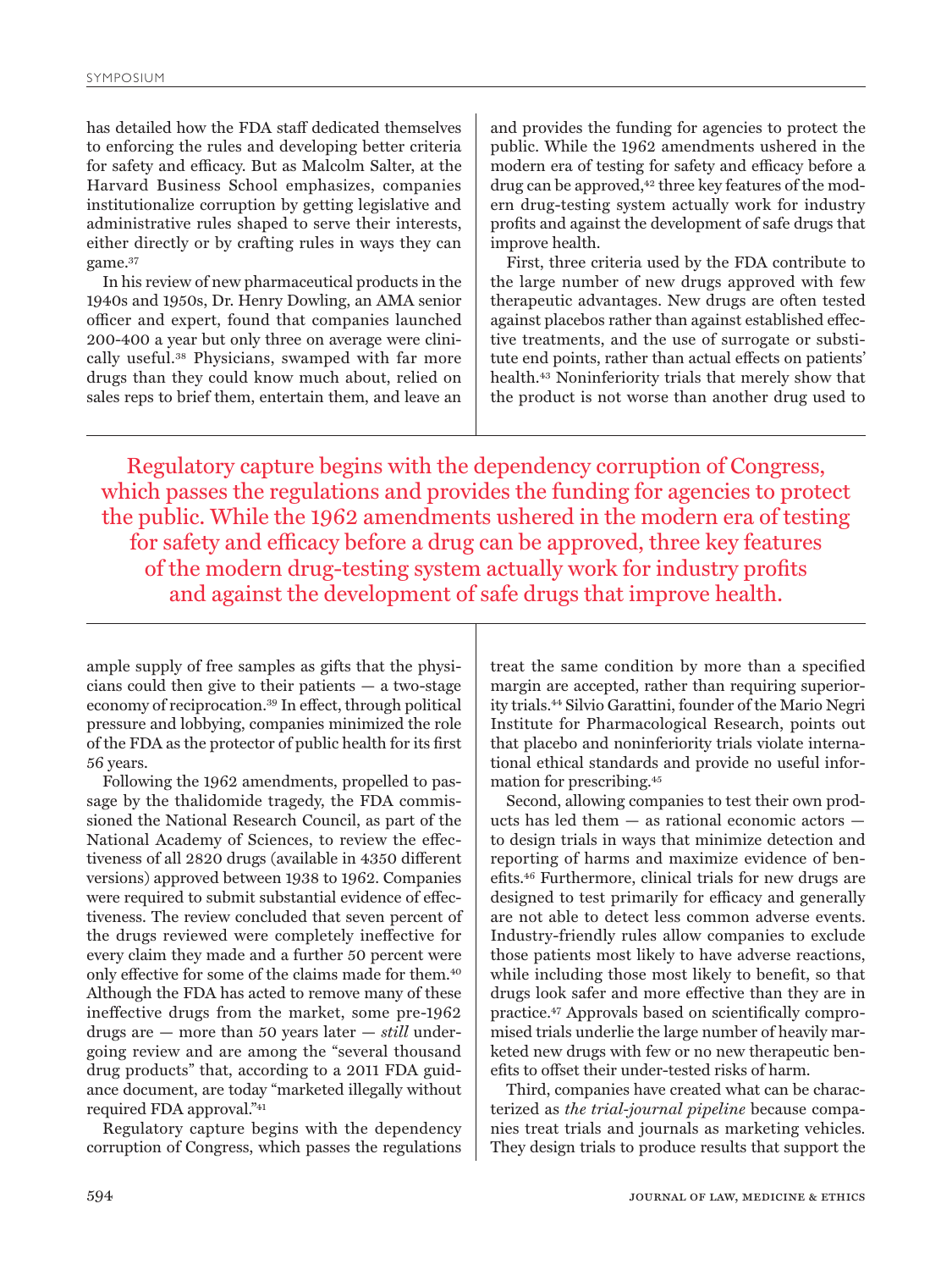marketing profile for a drug and then hire "publication planning" teams of editors, statisticians, and writers to craft journal articles favorable to the sponsor's drug.48 Articles that present the conclusions of commercially funded clinical trials are at least 2.5 times more likely to favor the sponsor's drug than are the conclusions in articles discussing non-commercially funded clinical trials.49 Yet, journal approval is deemed to certify what constitutes medical knowledge. Published papers legitimate the pharmaceutical products emerging from the R&D pipeline and provide the key marketing materials.

Furthermore, companies are much less likely to publish negative results, and they have threatened researchers who break the code of secrecy and confidentiality about those results.50 Positive results are sometimes published twice — or even more often under different guises. This further biases meta-analyses — a method of statistically combining the results of multiple studies — and clinical guidelines used for prescribing. The result is "a massive distortion of the clinical evidence."51 For decades, the FDA has kept silent about these practices and about the discrepancies between the data submitted to the FDA by companies and the findings published in journal articles, to the detriment of patients but much to the benefit of the companies. In sum, testing and FDA criteria approval provide little or no information to clinicians on how to prescribe new drugs, a vacuum filled by company-shaped "evidence" that misleads physicians to prescribe drugs that are less safe and effective than indicated by evidence that the FDA possesses.

### *PDUFA: Conflict-of-Interest Payments*

In 1992, after years of underfunding and cuts in the 1980s that contributed to drug review times ballooning from 6 to 30 months, Congress passed the *Prescription Drug User Fee Act (PDUFA),* authorizing the FDA to collect "user fees" from drug companies that would allow it to hire 600 more reviewers and thereby speed up drug review.52 Supporters claimed that fees would increase incentives for innovation and improve health; but aside from clearing the backlog of NMEs waiting for approval, industry fees have not increased innovation as measured by clinically superior drugs.<sup>53</sup>

In return for paying user fees, companies required the FDA to guarantee that it would review priority applications within six months and standard applications within 12 months of submission. Shortened review times led to substantial increases in serious harms. An in-depth analysis found that each 10-month reduction in review time — which could take up to 30 months — resulted in an 18.1-percent increase in serious adverse reactions, a 10.9-percent increase in hos-

pitalizations, and a 7.2-percent increase in deaths.54 Now, 20 years later, what Carpenter calls "corrosive capture" has set in  $-$  a weakened application of regulatory tools and a cultural capture of rhetoric about saving lives by getting new drugs to patients more quickly.55

For the FDA, the reduction in review time combined with the fear that missing review deadlines will jeopardize continued PDUFA funding has also led to an increase in "up against the wall" approvals as review deadlines approach. Carpenter and his colleagues found that "the probability of a drug approved in the two months before the deadline receiving a new black-box warning (the most serious safety warning that the FDA can issue) is 3.27 times greater than a drug approved at some other time" and the likelihood of a drug being withdrawn from the market because of serious adverse events is 6.92 times greater.<sup>56</sup>

These detailed studies corroborate what FDA staff told the Office of the Inspector General,<sup>57</sup> namely, that concerns arising near the end of the review period are not adequately addressed, that needed meetings with advisory committees are not held, and that label warnings and contraindications are hastily written. As a result, there are "tens of thousands of additional hospitalizations, adverse drug reactions, and deaths."58

The 1998 withdrawal of five drugs, used by 19.8 million Americans, prompted critical reflection. Three distinguished physicians were struck by how little information had been gathered about the harmful side effects of these drugs before they were withdrawn.59 They attributed inaction to the FDA's lack of interest in safety, lack of funds, and to "the lack of a proactive, comprehensive and independent system to evaluate the long-term safety, efficacy, and toxicity of drugs" after FDA approval. To compensate for the FDA's failures, they called for an independent National Drug Safety Board — akin to the National Transportation Safety Board that investigates each plane crash and holds public meetings — so that the same part of the FDA that approves drugs, the Center for Drug Evaluation and Research (CDER), would not later be asked to decide whether that drug should be restricted or withdrawn. In other words, public health would not depend on FDA officials' willingness to admit their own mistakes. Such an independent board should establish an active monitoring system and gather comparative data across a given therapeutic class so it could provide objective information and develop better strategies for addressing adverse reactions as a major cause of death.

In 1997, a year before these five withdrawals, Congress had passed PDUFA II and companies had insisted that none of the fees collected be spent on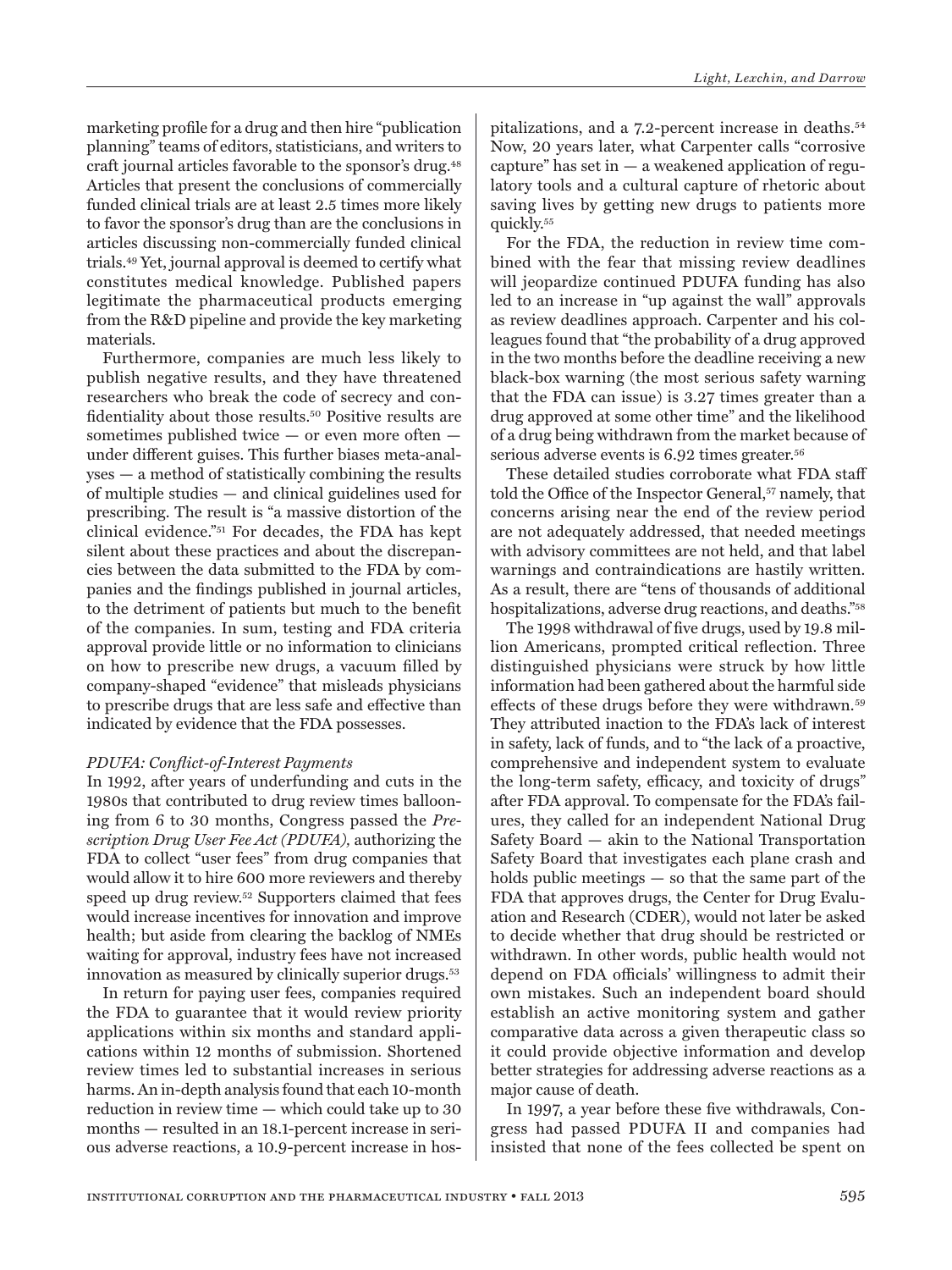post-market surveillance or on drug-safety programs. PDUFA II, III, IV, and V and related legislation provided the FDA with steeply increasing user fees but included lower criteria for approval, mandated that an industry representative be on FDA scientific advisory committees, lowered barriers to promotional efforts by companies, and required FDA officers to consult and negotiate with industry on the agency's goals and plans.<sup>60</sup>

Offsetting the harms associated with PDUFA I's shortened approval framework are several tools created in PDUFA III through V for detecting, managing, and raising awareness of risks such as the Sentinel

evidence of clinical benefit have rewarded the hidden business model of developing still more drugs with minor benefits.

### *Post-Marketing Surveillance*

Large and growing user fees, with a sunset expiration every five years and a threat of nonrenewal that would severely cripple the FDA, have intensified the classic principal-agent conflict.66 Marcia Angell, former editor-in-chief of the *New England Journal of Medicine*, observed that, "[i]n effect, the user fee act put the FDA on the payroll of the industry it regulates [and]…has drastically changed the way it operates."<sup>67</sup>

Marketing for unapproved or "off-label" uses worsens the balance of harm and benefit and undermines the purpose of testing to show that a drug is effective and safe for a specific use. While trying drugs for new uses is clinically important, especially for certain populations such as children and cancer patients, 75 percent of off-label prescribing is neither supported by sound evidence nor accompanied by an organized means for gathering such evidence.

system and the Risk Evaluation and Mitigation Strategies; but there is no clear evidence these are reducing the epidemic of harms.<sup>61</sup> These tools are inadequate to counterbalance the increase in risks — let alone to *improve* safety. The additional \$10 million of funding provided by PDUFA III for the Office of Drug Safety and the \$7.5 million provided for the FDA's advertising enforcement arm are tiny in comparison to the more than \$690 million in user fees that flow to the FDA each year.62 In sum, PDUFA allocates user fees overwhelmingly to ensure speedy review of new drug applications while leaving safety and enforcement dependent on grossly inadequate funding, perpetuating a history of underfunding safety.

Granting priority status to more drugs further increases the number of drugs reviewed in the shortest time and the chance of a major safety issue increases from one drug in five to one in three.<sup>63</sup> Between 1999 and 2008, the FDA gave priority review status to almost 47 percent (114 of 244) of new drug applications, more than four times the proportion of drugs found to have superior clinical effects by independent review groups.64 Reflecting the cultural and corrosive capture of the FDA, its Commissioner said recently that "an increasing number of treatments are being approved under the agency's fast-track, priority review…to get critical and innovative medicines to market more rapidly."65 Quicker reviews and less

The FDA's obligation to serve the public is being corroded by pressures to serve the companies it regulates. As for post-market surveillance — "the single most important function…for protecting the public against the dangers of harmful drugs"68 — it is put largely in the hands of the manufacturers and the FDA Center for Drug Evaluation and Research (CDER), the part of the FDA that companies pay to review their new drug applications.

After approval, aggressive marketing of new drugs to doctors for both approved and unapproved uses before good safety information is available maximizes the number of patients exposed to risks from the roughly 25 to 40 new NMES approved annually.<sup>69</sup> Field studies find that most drug representatives do not discuss adverse side effects.70 Although the law requires companies to submit some marketing materials for review, Congress and the FDA allocate only a small budget and staff to review about 75,000 submissions a year for false or misleading information.<sup>71</sup> Further, the small stream of letters ordering that inaccuracies be corrected is subject to a review process that delays their reaching the companies.72

Marketing for unapproved or "off-label" uses worsens the balance of harm and benefit and undermines the purpose of testing to show that a drug is effective and safe for a specific use.73 While trying drugs for new uses is clinically important, especially for certain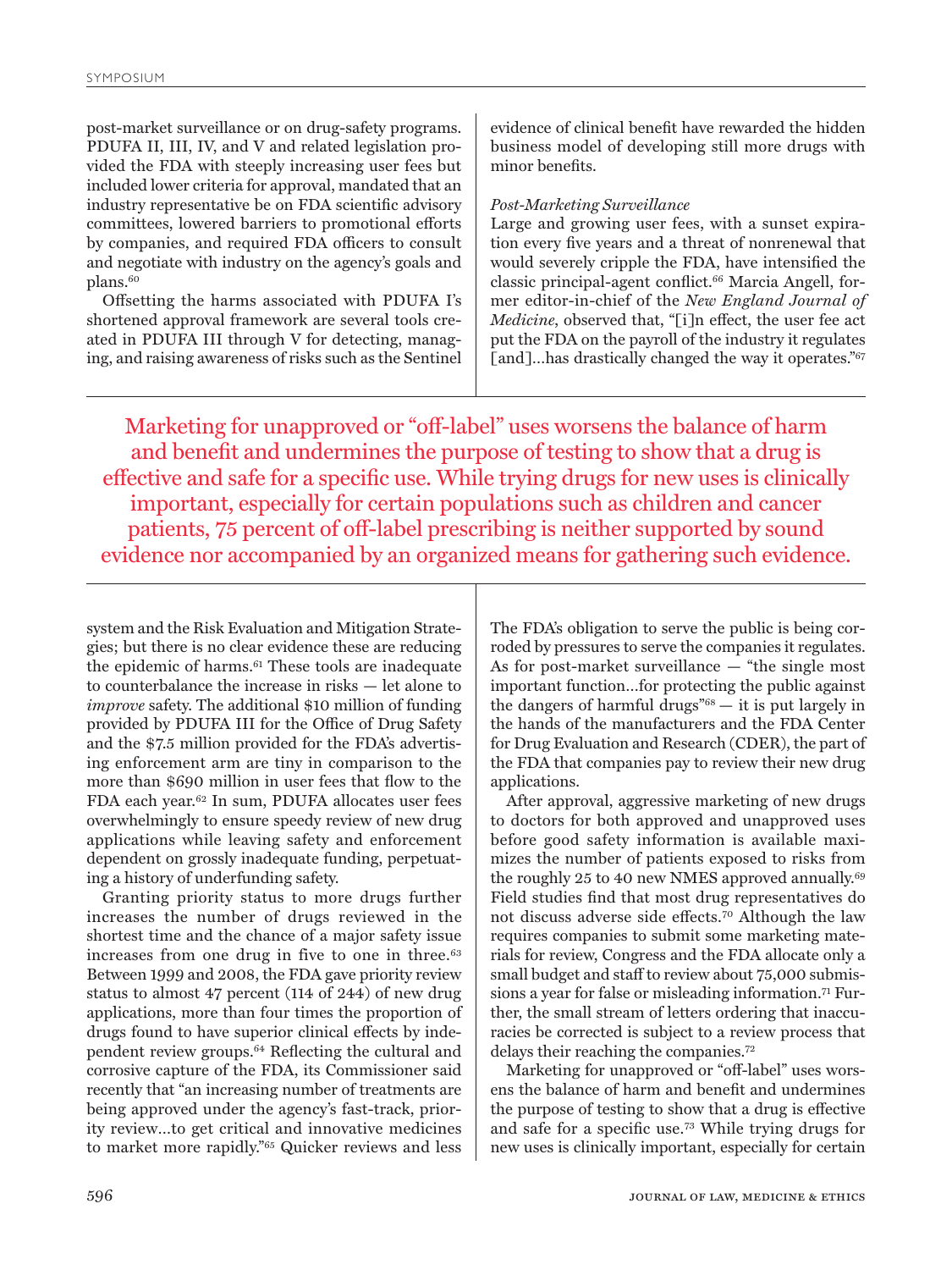populations such as children and cancer patients, 75 percent of off-label prescribing is neither supported by sound evidence nor accompanied by an organized means for gathering such evidence.74 Companies retain leading experts to expand use, broaden clinical guidelines, and conduct small, short sham trials that companies get published and hand out to their physician-customers as "evidence."75

A 15-month investigation by the Committee on Government Reform of the U.S. House of Representatives found "a growing laxity in FDA's surveillance and enforcement procedures, a dangerous decline in regulatory vigilance, and an obvious unwillingness to move forward even on claims from its own field offices."76 The resulting 2006 report also documented a 53.7-percent decline in warning letters. Since then, FDA leadership has shifted to talking about being a "partner" with industry to get more drugs to patients more quickly. For the reasons we explained above, the proportion of new products with clinical advantages seems to have moved from about 1 in 8 down to 1 in 12, while the proportion with serious harms has gone up from 1 in 5 towards 1 in 3 as the number of drugs given priority status increases.

# **Restoring Institutional Integrity for Safer Drugs**

Many concerned experts have suggested ways to reduce conflicts of interest and improve the safety and effectiveness of drugs.

First, while research companies play important roles in discovering and developing superior drugs, they should play no role in testing them.77 Over the years, expert bodies and prominent scientists have called for an independent institute to test drugs because commercial trials were so poor, biased, and conflicted.78 Yet this bedrock reform has never been accomplished, as the industry's lobbying of Congress and its contributions to Congressional campaigns have soared.79

Second, the FDA needs new leadership to restore public trust and build a new culture focused on safety through enforcement of its existing rules. Hearings through the 1960s and 1970s documented how frequently the FDA fails to adhere to its own rules and protocols.80

Third, user fees must end, and the FDA must be entirely funded by taxpayers-as-consumers. The FDA should be entirely clear about whom it serves.

Fourth, while approval criteria should allow for a sufficient number of therapeutically equivalent drugs in a class to give clinicians a range of choices, $s<sup>1</sup>$  they should also require patient-relevant evidence of superiority. Limiting the number of drugs in the same therapeutic class worked successfully in Norway but

was stopped when Norway harmonized its regulatory requirements with those of the European Union in 1995.82 Non-inferiority trials should be allowed only if one can ethically justify entering patients into a trial in which there can be no benefit for them.<sup>83</sup> All adverse events, including those occurring among subjects who drop out, must be reported with follow-up for two years.

Fifth, Congress needs to restore trust by creating a National Drug Safety Board with adequate powers, funds, and mandates to independently investigate and report on drug safety issues. The creation of this board would support the position that all data related to how drugs and vaccines affect people are a public good and that access to this data is a human right. Both the inadequacy of pre-approval safety testing and the lack of systematic post-approval monitoring need urgent attention.84

None of this is likely to happen until third-party payers, politicians, and the people decide they want to stop paying so much for so many drugs of little value and then for treating the millions harmed by those drugs. Nor is it likely until the campaign to restore institutional integrity to Congress through funding elections by the 99 percent, rather than by the one percent, is successful.85

#### Acknowledgements

This article was partially supported by the Edmond J. Safra Center for Ethics (Light, Darrow) and by the Escher project (T6-202), a project of the Dutch Top Institute Pharma (Light). The funders had no role in the concept, research, or drafting of this paper. The authors alone conceived of the paper, conducted the research, and drafted and revised the paper. They appreciate helpful comments and suggestions from the editor of the special issue, Marc Rodwin.

#### References

1. J. Lexchin et al., "Pharmaceutical Industry Sponsorship and Research Outcome and Quality: Systematic Review," *BMJ* 326, no. 31 (2003): 1167-1170; M. A. Steinman et al., "Characteristics and Impact of Drug Detailing for Gabapentin," *PLoS Medicine* 4, no. 4 (2007): 743-751; K. P. Hill et al., "The ADVAN-TAGE Seeding Trial: A Review of Internal Documents," *Annals of Internal Medicine* 149, no. 4 (2008): 251-258; J. S. Ross et al., "Guest Authorship and Ghostwriting in Publications Related to Rofecoxib," *JAMA* 299, no. 15 (2008): 1800-1812; S. Sismondo, "How Pharmaceutical Industry Funding Affects Trial Outcomes: Causal Structures and Responses," *Social Science & Medicine* 66, no. 9 (2008): 1909-1914; G. Spurling et al., "Information from Pharmaceutical Companies and the Quality, Quantity and Cost of Physicians' Prescribing: A Systemiatic Review," *PLoS Medicine* 7, no. 10 (2010): e1000352; J. Lexchin, "Those Who Have the Gold Make the Evidence: How the Pharmaceutical Industry Biases the Outcomes of Clinical Trials of Medications," *Science and Engineering Ethics* 18, no. 2 (2012): 247-261; S. Vedula, T. Li, and K. Dickersin, "Differences in Reporting of Analyses in Internal Comany Documents Versus Published Trial Reports: Comparisions in Industry-Sponsored Trials in Off-Label Uses of Gabapentin," *PLoS Medicine* 10, no. 1 (2013): e1001378.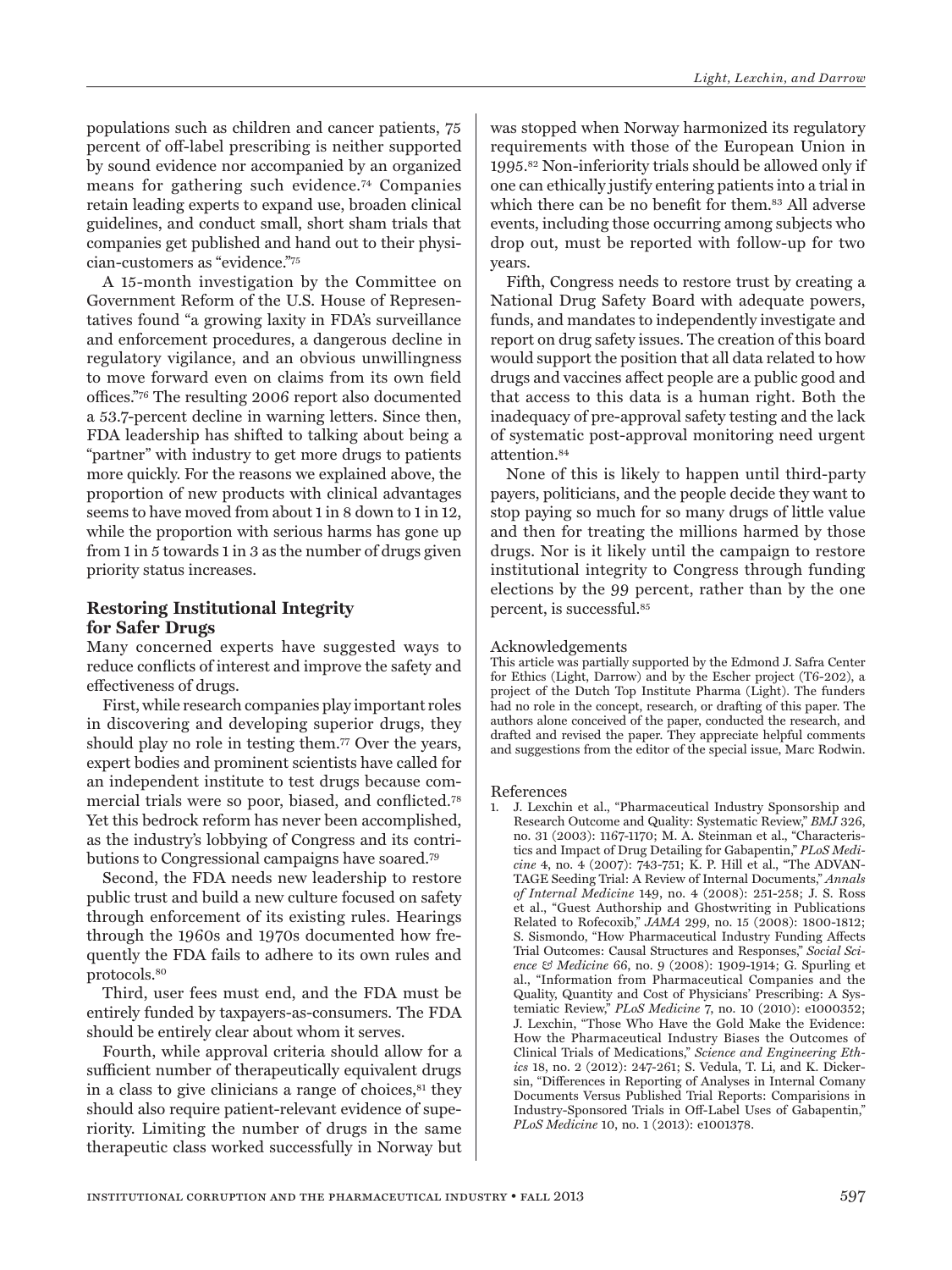- 2. D. Thompson, "Two Concepts of Corruption," in *Working Papers* (Edmond J. Safra Center for Ethics: Harvard University, 2010); L. Lessig, *Republic, Lost: How Money Corrupts Congress - and a Plan to Stop It* (New York: Twelve/Hachette, 2011); D. Thompson, *Ethics in Congress: From Individual to Institutional Corruption* (Washington, D.C.: Brookings Institution, 1984); see also L. Lessig, "Institutional Corruptions," in *Research in Action Working Papers, Edmond J. Safra Center for Ethics* (Cambridge, MA: Research in Action Working Papers, Edmond J. Safra Center for Ethics, Harvard University, 2013). Quotations are from *Republic, Lost*.
- 3. See *Republic, Lost*, *supra* note 2, at 285.
- 4. D. W. Light, "Strengthening the Theory of Institutional Corruptions: Broadening, Clarifying, Measuring," in *Research in Action Working Paper*, L. Lessig and M. Somos, eds. (Edmond J. Safra Center for Ethics: Harvard University, 2013).
- 5. M. Salter, "Lawful but Corrupt: Gaming and the Problem of Institutional Corruption in the Private Sector," in *Harvard Business School Working Papers* (Boston: Harvard Business School, 2009).
- 6. T. Beauchamp and J. Childress, *Principles of Bioethical Ethics*, 5th ed. (New York: Oxford University Press, 2001); R. Gillon, "Medical Ethics: Four Principles Plus Attention to Scope," *BMJ* 309, no. 6948 (1994): 184.
- 7. See Purposeful Identity, "Merck & Company," *available at*  <http://www.purposefulidentity.com/values-mission-valuedrivers-vision/mission-statement-2011/Merck-Healthcare-Support-Services-industry-104.html> (last visited June 20, 2013). Missions of Pfizer and other companies can be found at the website as well.
- JFor a discussion of the misalignment between market incentives and public health goals, and ways to address that problem, see M.-A. Gagnon, "Corruption of Pharmaceutical Markets: Addressing the Misalignment of Financial Incentives and Public Health," *Journal of Law, Medicine & Ethics* 41, no. 3 (2013): 571-580. See also in *JLME* 41, no. 3 (2013): M. Rodwin, "Five Un-Easy Pieces to Pharmaceutical Policy Reform," 581-589, and S. Sismondo, "Key Opinion Leaders and the Corruption of Medical Knowledge: What the Sunshine Act Will and Won't Cast Light On," 635-643.
- 9. See *Republic, Lost*, *supra* note 2, at 107-116.
- 10. M. King and P. Bearman, "Conflict of Interest Policies and the Diffusion of Stimulant, Antidepressant, and Antipsychotic Medications," in *American Sociological Association* (New York City: Yale University School of Management, 2013).
- 11. J. H. Young, *The Toadstool Millionaires: A Social History of Patent Medicines in America before Federal Regulation* (Princeton, NJ: Princeton University Press, 1961); P. J. Hilts, *Protecting America's Health: The FDA, Business and One Hundred Years of Regulation* (New York: Alfred A. Knopf, 2003).
- 12. See Hilts, *supra* note 11; J. Zelenay, "The Prescription Drug User Fee Act: Is a Faster Food and Drug Administration Always a Better Food and Drug Administration?" *Food and Drug Law Journal* 60, no. 2 (2005): 261-338.
- 13. M. Angell, *The Truth About the Drug Companies: How They Deceive Us and What to Do About It* (New York: Random House, 2004); J. Avorn, *Powerful Medicines: The Benefits, Risks, and Costs of Prescription Drugs* (New York: Knopf, 2004); M. Goozner, *The \$800 Million Pill: The Truth Behind the Cost of New Drugs* (Berkeley: University of California Press, 2004).
- 14. D. Light and J. Lexchin, "Pharmaceutical R&D What Do We Get for All That Money?" *BMJ* 344, no. 7869 (2012): e4348.
- 15. D. W. Light and J. Lexchin, "Foreign Free Riders and the High Price of US Medicines," *BMJ* 331, no. 7522 (2005): 958-960; National Science Foundation, "Research and Development in Industry: 1999" (Arlington: March 2002).
- 16. M.-A. Gagnon and J. Lexchin, "The Cost of Pushing Pills: A New Estimate of Pharmaceutical Promotion Expenditures in the United States," *PLoS Medicine* 8, no. 1 (2008): 1-5.
- 17. Prescrire Editorial Staff, "Drugs in 2001: A Number of Ruses Unveiled," *Prescrire International* 11, no. 58 (2002): 58-60.
- 18. Prescrire Editorial Staff, "New Drugs and Indications in 2011," *Prescrire International* 21, no. 126 (2012): 106-110.
- 19. J. Lexchin, "International Comparison of Assessments of Pharmaceutical Innovation," *Health Policy* 105, nos. 2-3 (2012): 221-225.
- 20. See Light and Lexchin, *supra* note 14.
- 21. E. O'Reilly, "IND Preparation and Maintenance," Duke Translational Medicine Institute, *available at* <http://tracs.unc.edu/ docs/regulatory/IND\_Presentation-IND\_Preparation\_and\_ Maintenance-Best Practices.ppt> (last visited June 20, 2013); E. Schmid and D. Smith, "Is Declining Innovation in the Pharmaceutical Industry a Myth?" *Drug Discovery Today* 10, no. 15 (2005): 1031-1039.
- 22. M. A. Steinman et al., "Narrative Review: The Promotion of Gabapentin: An Analysis of Internal Industry Documents, *Annals of Internal Medicine* 145, no. 4 (2006): 284-293; M. Hoffman, "Pharmaceutical Detailing Is Not for Everyone," *Journal of Legal Medicine* 33, no. 3 (2012): 381-397; G. Spurling et al., "Information from Pharmaceutical Companies and the Quality, Quantity and Cost of Physicians' Prescribing: A Systemiatic Review," *PLoS Medicine* 7, no. 10 (2010): e1000352; see also S. Sah and A. Fugh-Berman, "Physicians under the Influence: Social Psychology and Industry Marketing Strategies," *Journal of Law, Medicine & Ethics* 41, no. 3  $(2013): 665-672.$
- 23. See Avorn, *supra* note 13, at Chapter 13; S. G. Morgan et al., "'Breakthrough' Drugs and Growth in Expenditure on Prescription Drugs in Canada," *BMJ* 331, no. 7520 (2005): 815-816.
- 24. See Light and Lexchin, *supra* note 14.
- 25. See Avorn, *supra* note 13, at 205, 197-216.
- 26. J. Lazarou, B. H. Pomeranz, and P. N. Corey, "Incidence of Adverse Drug Reactions in Hospitalized Patients," *Journal of American Medical Association* 279, no. 15 (1998): 1200-1205.
- 27. Other recent studies find similar rates of harm. C. van der Hooft et al., "Adverse Drug Reaction Related Hospitalizations," *Drug Safety* 29, no. 2 (2006): 161-168; M. Pirmohamed et al., "Adverse Drug Reactions as Cause of Admission to Hospital: Prospecive Analysis of 18,820 Patients," *BMJ* 329, no. 7456 (2004): 15-19.
- 28. ISMP, "QuarterWatch," T. J. Moore, M. R. Cohen, and C. D. Furberg, eds. (Horsham, PA: Institute for Safe Medication Practices, 2012).
- 29. J. Lexchin, "New Drugs and Safety: What Happened to New Active Substances Approved in Canada between 1995 and 2010?" *Archives of Internal Medicine* 172, no. 21 (2012): 1680-1681.
- 30. Kaiser Family Foundation, *Prescription Drug Trends*, 2010.
- 31. T. Moore, *Prescription for Disaster* (New York: Simon & Schuster, 1998); A. Goodnough and K. Zezima, "Drivers on Prescription Drugs: Dangerous, but Hard to Convict," *New York Times*, July 25, 2010.
- 32. See Avorn, *supra* note 13.
- 33. M.-A. Gagnon and J. Lexchin, "The Cost of Pushing Pills: A New Estimate of pharmaceutical promotion expenditures in the United States," *PLoS Medicine* 5, no. 1 (2008); K. Applbaum, "Getting to Yes: Corporate Power and the Creation of a Psychopharmaceutical Blockbuster," *Culture, Medicine and Psychiatry* 33, no. 2 (2009): 185-215; K. Applbaum, "Is Marketing the Enemy of Pharmaceutical Innovation?" *Hastings Center Report* 39, no. 4 (2009): 13-17. For excellent overviews of how dependency corruption compromises the medical profession's duty to make patients as healthy as they can be, see M. Rodwin, "Conflicts of Interest, Institutional Corruption, and Pharma: An Agenda for Reform," *Journal of Law, Medicine & Ethics* 40, no. 3 (2012): 511-522; M. Rodwin, "Reforming Pharmaceutical Industry-Physician Financial Relationships: Lessons from the United States, France, and Japan," *Journal of Law, Medicine & Ethics* 39, no. 4 (2011): 662-670.
- 34. See Young, *supra* note 11; Hilts, *supra* note 11.
- 35. See Hilts, *supra* note 11, at 79-90.
- 36. *Id*., at 151-156.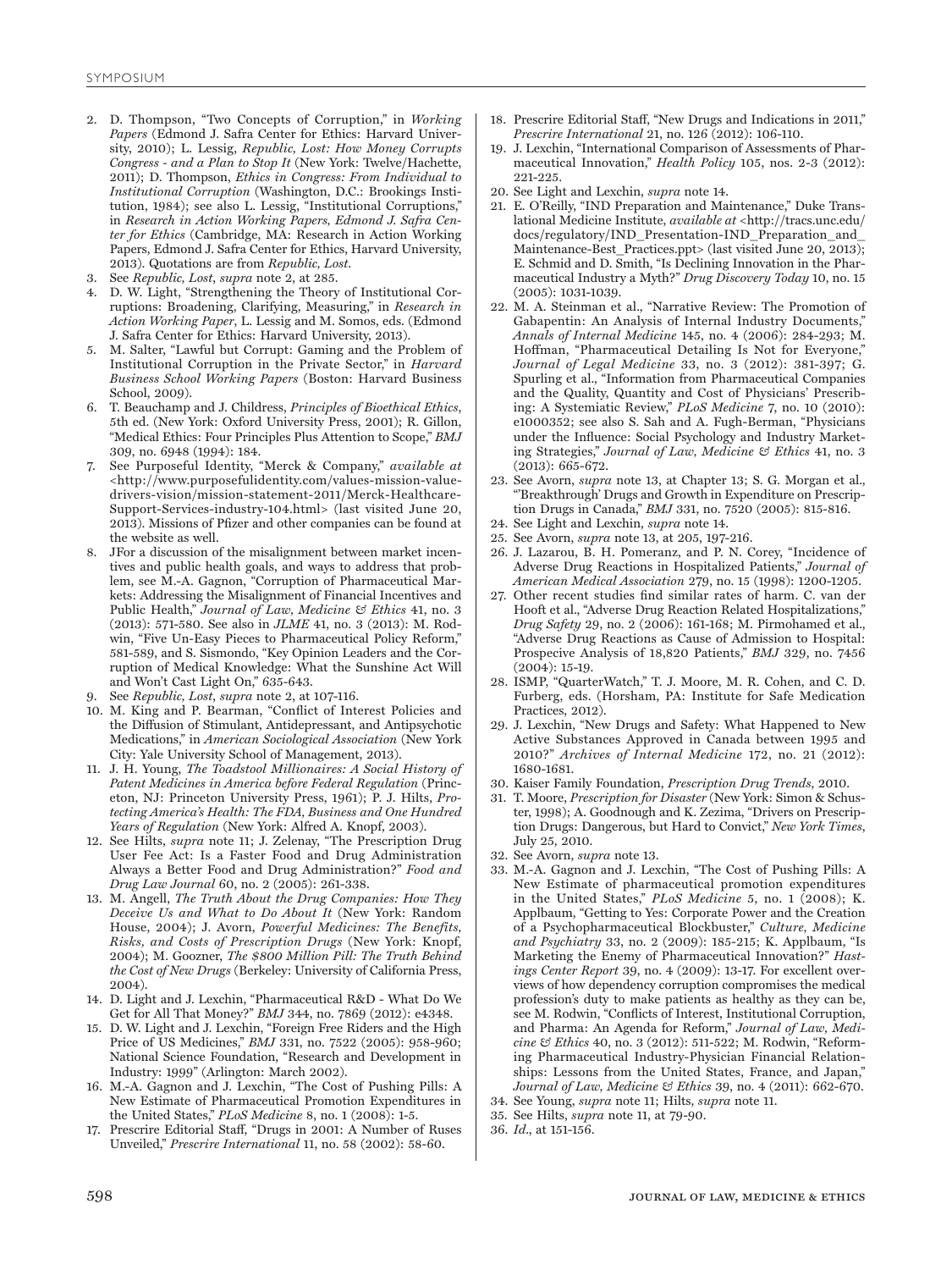- 37. Salter, *supra* note 5; M. Salter, *Short-Termism at Its Worst*, Edmond J. Safra Center for Ethics Working Paper No. 5, 2013, *available at* <http://papers.ssrn.com/sol3/papers. cfm?abstract\_id=2247545> (last visited June 20, 2013); M. Salter, *Innovation Corrupted: The Origins and Legacy of Enron's Collapse* (Cambridge, MA: Harvard University Press, 2008); D. Carpenter, *Reputation and Power: Organizational Image and Pharmaceutical Regulation at the FDA* (Princeton: Princeton University Press, 2010).
- 38. See Hilts, *supra* note 11, at Chap. 8. This is about what Prescrire has found since 1981 (Figure 1).
- 39. See *Republic, Lost*, *supra* note 2, at 107-116.
- 40. See Hilts, *supra* note 11, at Chap. 11.
- 41. Food and Drug Administration, "Guidance for FDA Staff and Industry: Marketed Unapproved Drugs: Compliance Policy Guide," September 19, 2011, at 3, 10-11.
- 42. See Hilts, *supra* note 11; Carpenter, *supra* note 37.
- 43. *Id.* (*Hilts*); J. Abraham, *Science, Politics and the Pharmaceutical Industry* (London: Routledge, 1995); M. Rodwin, "Independent Clinical Trials to Test Drugs: The Neglected Reform," *St. Louis Law Review* 6, no. 113 (2012): 113-166.
- 44. U.S. Government Accounting Office, "New Drug Approvals: FDA Needs to Enhance its Oversight of Drugs Approved on the Basis of Surrogate Endpoints," Washington, D.C., 2009; J. Avorn, "Approval of a Tuberculosis Drug Based on a Paradoxical Surrogate Measure," *JAMA* 309, no. 13 (2013): 1349-1350.
- 45. S. Garattini and V. Bertele, "Non-Inferiority Trials Are Unethical Because They Disregard Patients' Interests," *The Lancet*  370, no. 9602 (2007): 1875-1877.
- 46. S. Garattini and V. Bertele, "Efficacy, Safety, and Cost of New Anticancer Drugs," *BMJ* 325, no. 7358 (2002): 269-271; S. Garattini and V. Bertele, "Ethics in Clinical Research," *Journal of Hepatology* 51, no. 4 (2009): 792-797; S. Garattini and V. Bertele, "Europe's Opportunity to Open Up Drug Regulation," *BMJ* 340, no. 30 (2010): 842-843; J. A. Fisher, *Medical Research for Hire: The Political Economy of Pharmaceutical Clinical Trials* (New Brunswick: Rutgers University Press, 2009); J. A. Fisher, "United States Private-Sector Physicians and Pharmaceutical Contract Research: A Qualitative Study," *PLoS Medicine* 9, no. 7 (2012): e1001271; L. McGoey, "On the Will to Ignorance in Bureaucracy," *Economy and Society* 36, no. 2 (2007): 212-235.
- 47. M. Zimmerman, J. Mattia, and M. A. Posternak, "Are Subjects in Pharmacologocal Treatment Trials of Depression Representative of Patients in Routine Clinical Practice," *American Journal of Psychiatry* 159, no. 3 (2002): 469-473; J. Travers et al., "External Validity of Randomised Controlled Trials in Asthma: To Whom Do the Resuls of the Trials Apply?" *Thorax* 62, no. 3 (2007): 219-223.
- 48. K. Applbaum, "Is Marketing the Enemy of Pharmaceutical Innovation?" *The Hasting Center Report* 39, no. 4 (2009): 13-17; S. Sismondo, "Ghost Management," *PLoS Medicine* 4, no. 9 (2007): 1429-1433; see Sismondo, *supra* note 8; B. Hart, A. Lundh, and L. Bero, "Effect of Reporting Bias on Meta-Analyses of Drug Trials: Reanalysis of Meta-Analyses," *BMJ* 344, no. 7838 (2012): d7202; Lexchin (2012), *supra* note 1.
- 49. A. Lundh et al., "Industry Sponsorship and Research Outcome (Review)," *Cochrane Database of Systematic Reviews* no. 12 (2012).
- 50. D. Rennie, "When Evidence Isn't: Trials, Drug Companies and the FDA," *Journal of Law and Policy* 15, no. 3 (2007): 991-1012; S. Prakash, "Did Merck Try to Censor Vioxx Critics?" National Public Radio, June 9, 2005; S. Prakash, "Conflicted Safety Panel Let Vioxx Study Continue," National Public Radio, June 8, 2006; B. Goldacre, *Bad Pharma: How Drug Companies Mislead Doctors and Harm* (London: Faber & Faber, 2012).
- 51. See Rennie, *supra* note 50, at 1001.
- 52. See Zelenay, *supra* note 12.
- 53. B. Munos, "Lessons from 60 Years of Pharmaceutical Innovation," *Nature Reviews Drug Discovery* 8, no. 12 (2009): 959-968.
- 54. M. K. Olson, "Are Novel Drugs More Risky for Patients Than Less Novel Drugs?" *Journal of Health Economics* 23, no. 6 (2004): 1135-1158.
- 55. D. Carpenter, "Corrosive Culture? The Dueling Forces of Autonomy and Industry Influence in FDA Pharmaceutical Regulation," in *Preventing Regulatory Capture: Social Influence and How to Limit It*, D. Carpenter and D. Moss, eds., (New York: Cambridge University Press, 2013): at Chap. 6; M. Hamburg, "Innovation, Regulation, and the FDA," *New England Journal of Medicine* 363, no. 23 (2010): 2228-2232. For telling details, see Rodwin, *supra* note 43, and M. Rodwin, "Drug Advertising, Continuing Medical Education, and Physician Prescribing: An Historical Review and Reform Proposal," *Journal of Law, Medicine & Ethics* 38, no. 4 (2010): 807-815.
- 56. D. Carpenter et al., "The Complication of Controlling Agency Time Discretion: FDA Review Deadlines and Postmarket Drug Safety," *American Journal of Political Science* 56, no. 1 (2012): 98-114.
- 57. U.S. Office of the Inspector General, *FDA's Review Process for New Drug Applications: A Management Review*, 2003.
- 58. See Carpenter, *supra* note 56, at 99.
- 59. A. Wood, C. M. Stein, and R. Woosley, "Making Medicines Safer - The Need for an Independent Drug Safety Board," *New England Journal of Medicine* 339, no. 25 (1998): 1851-1854; see also Hilts, *supra* note 11; T. Moore, *Deadly Medicine: Why Tens of Thousands of Heart Patients Died in America's Worst Drug Disaster* (New York: Simon & Schuster, 1995).
- 60. See Zelenay, *supra* note 12.
- 61. On REMS, see S. Walker, "Maximizing REMS Potential," *Drug Topics* 156, no. 9 (2012). On the Sentinel system, see J. Racoosin et al., "FDA's Sentinel Initiative: Active Surveillance to Identify Safety Signals," in B. L. Strom, S. E. Kimmel, and S. Hennessy, eds., *Pharmacoepidemiology* (New York: Wiley Online Library, 2012); N. Savage, "Digging for Drug Facts," *Communications of the ACM* 55, no. 10 (2010). On AERS, see S. Weiss-Smith, "The FDA Drug Safety Surveillance Program: Adverse Event Reporting Trends," *Archives of Internal Medicine* 171, no. 6 (2011): 591-593.
- 62. See 21 U.S.C. § 379h(b)(1)(A) (2013).
- 63. See Lexchin, *supra* note 29. The poorer safety record for priority drugs cannot be explained by the importance of the diseases they treat or the mechanisms by which they work.
- 64. Prescrire Editorial Staff, *supra* note 18.
- 65. R. Weissman, "From FDA, a Warning," *Boston Globe*, March 16, 2013, at B5.
- 66. See Zelenay, *supra* note 12.
- 67. M. Angell, "Taking Back the FDA," *Boston Globe*, February 26, 2007.
- 68. See Rennie, *supra* note 50, at 1006; T. Lemmens, "Pharmaceutical Knowledge Governance: A Human Rights Perspective," *Journal of Law, Medicine & Ethics* 41, no. 1 (2013): 163-184.
- 69. H. Brody and D. W. Light, "The Inverse Benefit Law: How Drug Marketing Undermines Patient Safety and Public Health," *American Journal of Public Health* 101, no. 3 (2011): 399-404; D. Healy, *Pharmageddon* (Berkeley: University of California Press, 2012); see Goldacre, *supra* note 50.
- 70. B. Mintzes et al., "Pharmaceutical Sales Representatives and Patient Safety: A Comparative Prospective Study of Information Quality in Canada, France and the United States," *Journal of General Internal Medicine* (forthcoming 2013); Prescrire Editorial Staff, "15 Years of Monitoring and One Simple Conclusion: Don't Expect Sales Representatives to Help Improve Healthcare Quality," *Prescrire International* 15, no. 84 (2006): 154-159.
- 71. U.S. Government Accounting Office, "Prescription Drugs: FDA's Oversight of the Promotion of Drugs for Off-Label Uses," Washington, D.C., 2008; M. Kiester, "DDMAC submissions," FDA, *available at* <http://www.fda.gov/downloads/ Drugs/DevelopmentApprovalProcess/FormsSubmissionRequirements/ElectronicSubmissions/UCM246563.pdf> (last visited June 20, 2013).
- 72. D. Nguyen et al., "Changes in FDA Enforcement Activities Following Changes in Federal Administration: The Case of Regu-